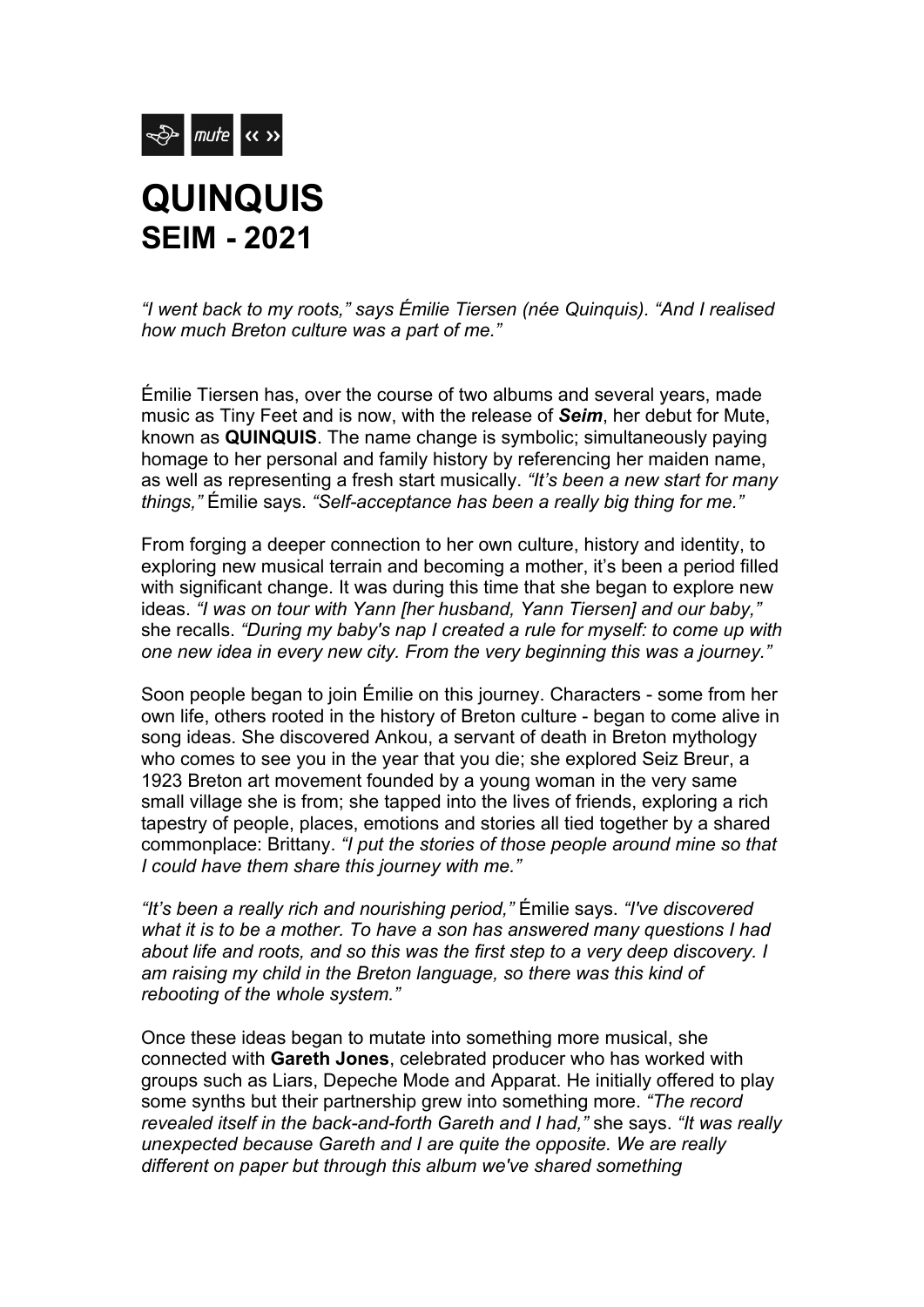*unexpected. He's got a bit of a mentor aura - he was the light to my darkness."* 

The result of their work is one that merges sparse electronics, immersive atmospherics, and deft melodies, all of which are carried by Émilie's tender yet quietly soaring vocals. The opening '**Adkrog**' (aptly translated as 'Start Again') stirs the album to life with soothing yet unpredictable pulsations, as though a new world is awakening and working out its newfound surroundings. *"It's about finding the energy in environment and nature,"* she explains. *"When I was feeling desperate, I sat outside and I prayed for nature to give me some answers. This song is about that - if you just let go then nature gives you an answer."* '**Setu**', on the other hand, a story about the aforementioned Ankou is driven by scattered beats, floating vocals and considered sonic textures that bubble up from peaceful to potent.

The subtle arrangements across the album are reflective of a philosophy Émilie was exploring. *"I'd been reading into wabi-sabi,"* she explains. *"It's a Japanese way of thinking about finding beauty in imperfections. The idea was to accept my imperfections and find the beauty in simple and small things. Minimalism has impacted the album - to try to find a way to stay humble."* 

Collaborations also extend to **Ólavur Jákupsson**, who sings in Faroese on '**Run**' (which translates to 'Hill'), a song about being woken up by a blast of cold wind on top of a hill, which melds woozy tones, plucked strings, engulfing atmospheres and Émilie's intimate and whispered vocals. On '**Netra Ken**' the writer and endurance cyclist **Emily Chappell** features, reading an extract from her book (in Welsh) "Where There's A Will", capturing her determination and resilience. Talking about the use of language on the album, she explains, *"I think languages are living way of telling people's mind and culture, their diversity brings us closer and helps us understand better. That's why I was happy to have Welsh and Faroese along with Breton in the record… they are somehow cultures that seem close to mine."*

To make it even more unique, Émilie sings throughout in Breton. *"Singing in the Breton language made me realise what I was made from,"* she says. *"Everything was suddenly easier and it gave me more freedom. It's a very special language and so to write interesting lyrics was a process of researching but it was so nourishing to discover new stuff about nature or people thanks to that language."* 

Nature is key to the album and lends itself to the title, as well as key themes in individual songs. The album title *Seim* translates as "sap". *"It's really about when you have low energy,"* Tiersen says, *"and you need to recollect the sap so that the tree gets green again. The whole album was really about making me green again. The more I recorded music, the more I felt green."*

This sense of rejuvenation, rebirth and a musical awakening coincided with Émilie plunging into her own community, history and culture. *"The more I was learning about myself, the more I was discovering the people around me,"* she says. *"Now I'm on the City Council here on Ushant [the remote Breton island*